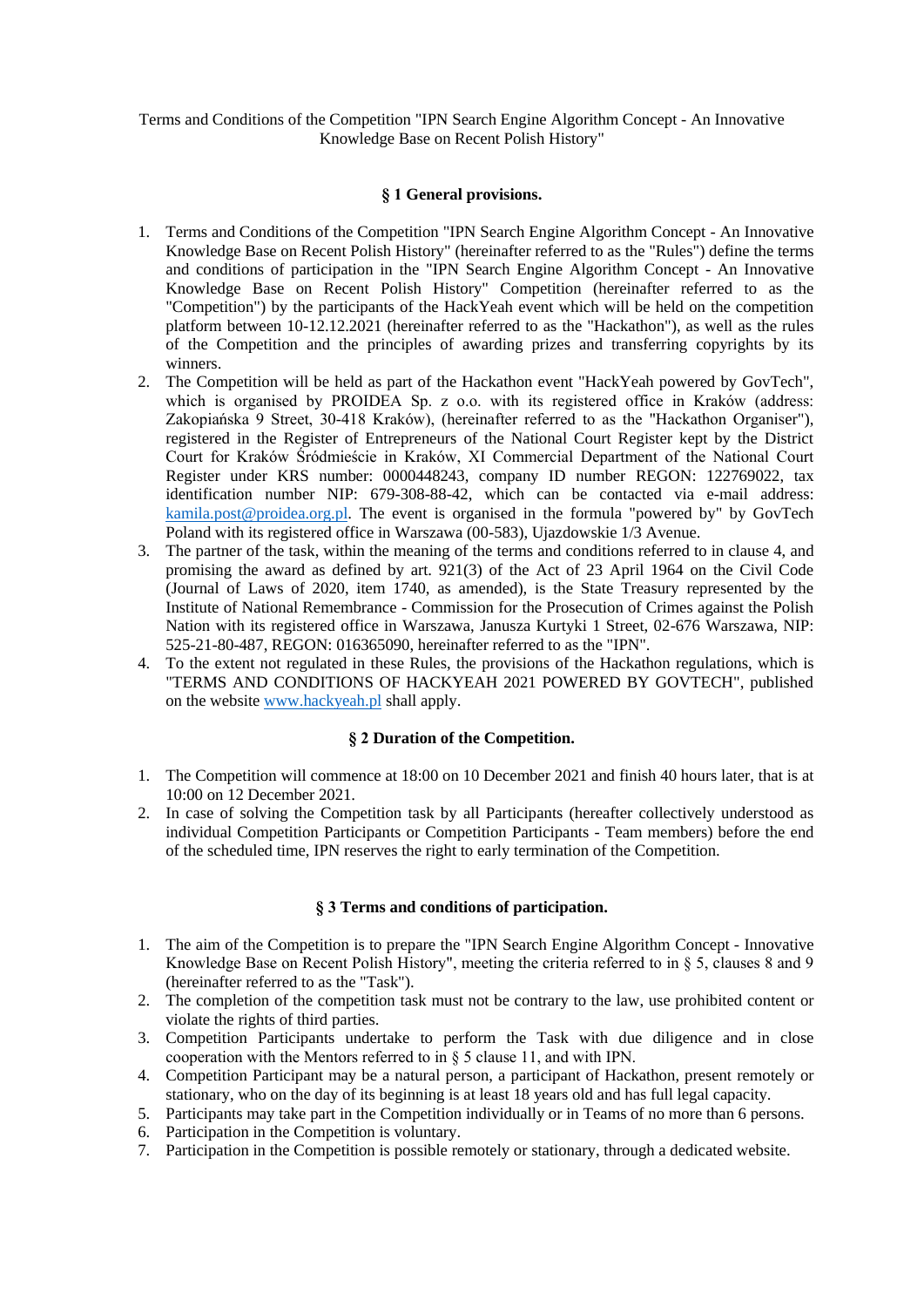- 8. Participation in the Competition is subject to registration in the Hackathon as specified in the terms and conditions referred to in § 1 clause 4 of the Rules.
- 9. IPN provides unlimited number of places for the Competition Participants. IPN reserves the right to limit the number of places for logistical reasons, without giving reasons.
- 10. IPN does not provide Competition Participants with computer stations or laptops.
- 11. Competition Participants must not, under pain of immediate exclusion from the Competition, attempt to gain access to the content of the Task before the Competition begins.
- 12. Vulgar behaviour by Competition Participants towards others is not allowed.
- 13. Participation in the Competition is tantamount to acceptance of the Rules by the Competition Participant and an obligation of the Competition Participant to comply with them.
- 14. IPN has the right to exclude the Competition Participant if he/she violates the provisions of the Rules, the terms and conditions referred to in  $\S$  1 clause 4, or if there is a suspicion that the Competition Participant has violated the applicable law. In case of suspicion of violation of law by the Competition Participant, IPN will inform about this event law enforcement agencies as well as the Hackathon Organiser, if such an obligation will arise.

# **§ 4 Course of the Competition.**

- 1. The Competition consists in solving a Task that will be presented by IPN on the website [www.hackyeah.pl.](http://www.hackyeah.pl/) The Task will be made available to the Competition Participants at 18:00 on the day the Competition commences, that is on 10 December 2021. After 38 hours from the commencement of the Task, namely at 8:00 am on Sunday, 12 December 2021, the channel dedicated to the Task on the Discord platform will provide input data that will allow verification of the effectiveness of the created solution.
- 2. The moment before the commencement of the Competition is the ceremonial opening of the Competition by the representative of IPN. Only then will the Competition Participants be able to familiarise themselves with the content of the Task as well as start solving it.
- 3. Having familiarised themselves with the topic of the Task, Competition Participants have a maximum of 40 hours to solve it within the period referred to in § 2 clause 1.
- 4. The Task will be conducted in an open format (there is no single correct solution).
- 5. Draft solutions of the Task submitted by Competition Participants will be passed to the IPN for evaluation no later than 10:00 am on 12 December 2021, via the Challenge Rocket platform.
- 6. Draft solutions of the Task may also be prepared in English.

#### **§ 5 Rules for evaluating the Competition Task.**

- 1. Prizes in the Competition will be awarded to those Participants whose solutions of the Competition Task will be assessed the highest by the Jury.
- 2. The Jury will be appointed by the IPN, and it will consist of IPN representatives as well as external experts. The composition of the Jury will be published on the Hackathon website [\(www.hackyeah.pl\)](http://www.hackyeah.pl/) at the latest on the day the Competition will commence.
- 3. The tasks of the Jury include, in particular, selecting the winners of the Competition and deciding on awarding the prizes.
- 4. The Jury, before proceeding with the assessment of the task, will elect from among its members a President of the Jury, provided that this will be one of the IPN representatives.
- 5. Decisions of the Jury will be taken by a simple majority of votes. In case of an equal distribution of votes, the decision of the President of the Jury shall prevail.
- 6. The decisions of the Jury are binding and final.
- 7. The Jury evaluates the solutions to the Competition Task submitted by the Participants in two stages.
- 8. During the first stage, the Jury will consider the following evaluation criteria:
	- 1) the possibility of entering a list of input data in the form of a file or form,
	- 2) scanning the Internet for links as specified in the Task,
	- 3) parameterisation of queries,
	- 4) verifiability of results based on the indication of the source of information,
	- 5) exporting results to an external file.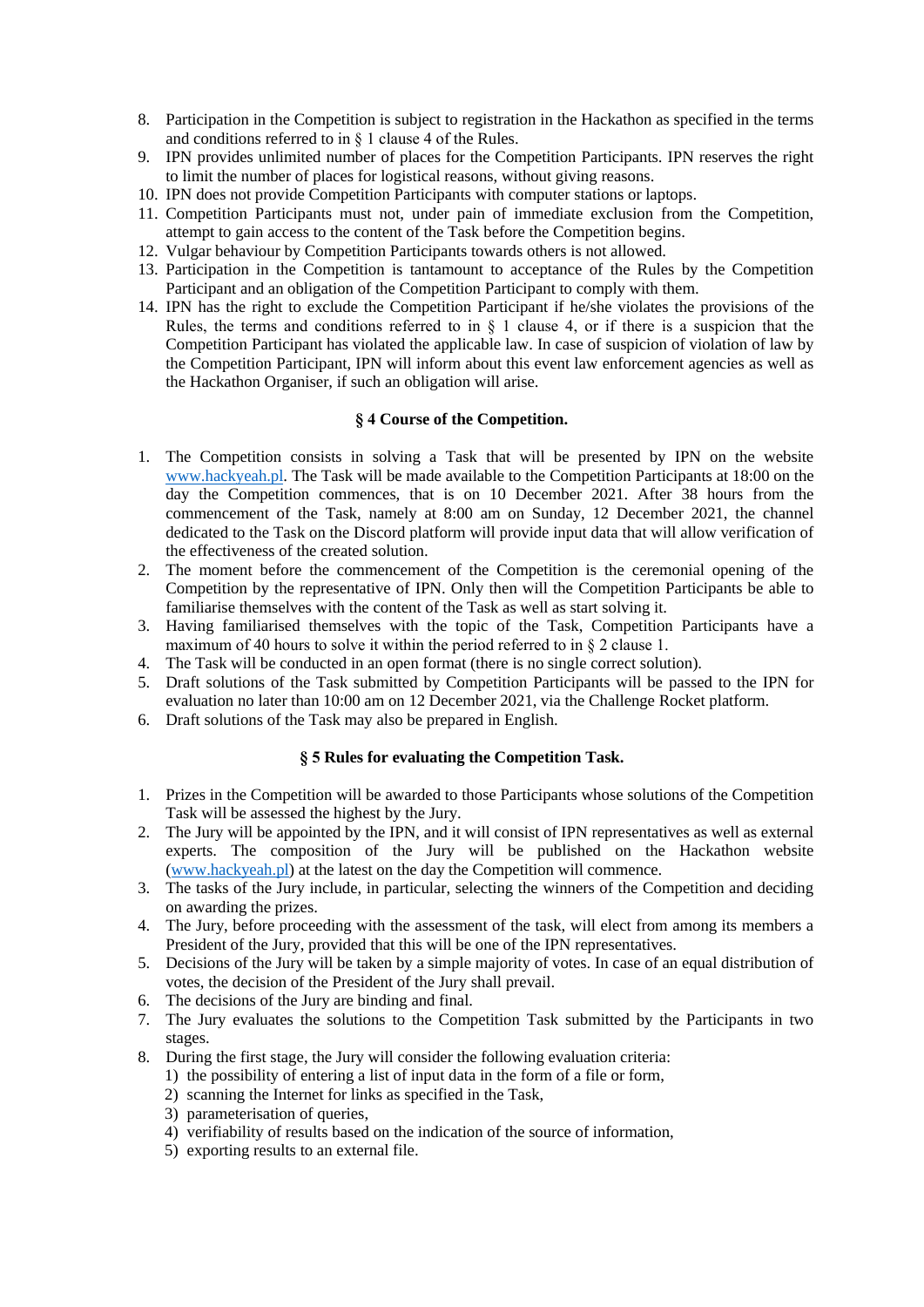- 9. Solutions fulfilling the criteria referred to in clause 8 will, during the second stage, be evaluated using a point scale 0 - 100, considering the following assessment criteria:
	- 1) effectiveness of the algorithm (0-40 points),
	- 2) interface and ergonomics (0-20 points),
	- 3) algorithm configurability and parameterisation (0-15 points),
	- 4) presentation of results (0-10 points),
	- 5) innovativeness of the solution, including additional functions not indicated in the requirements, which significantly influence functionality (0-15 points).
- 10. The scope of the Competition Participants' knowledge in the field of history is not subject to evaluation by the Jury.
- 11. During the Competition, the work of the Participants will be observed by Mentors appointed by IPN, serving as personal sources of knowledge in the area of the issue presented in the Task. The Jury may consider the opinion of the Mentors when formulating the verdict and decision on awarding prizes.

## **§ 6 Adjudication of the Competition and award of prizes.**

- 1. The Competition will be resolved on 12 December 2021 at 6 p.m. Information on the results of the Competition will be posted o[n www.hackyeah.pl](http://www.hackyeah.pl/) and [www.ipn.gov.pl.](http://www.ipn.gov.pl/)
- 2. In addition, the winners of the Competition will be notified of the results by e-mail (to the e-mail address given in the Competition application form).
- 3. A maximum of 3 winners will be selected in the Competition. Winners of the Competition can be individual Participants or Teams.
- 4. The order of the winners will be determined based on the sum of points obtained during the second stage of evaluation. If at least 2 Competition Participants will obtain the same number of points, the order will be determined by the President of the Jury.
- 5. The prizes in the Competition are:
	- 1) for the 1st place PLN 30,000 gross,
	- 2) for the 2nd place PLN 20,000 gross,
	- 3) for the 3rd place PLN 10,000 gross.
- 6. IPN reserves the right to cooperate with the 1st place winner in implementing the system for IPN purposes, under a separate agreement. If such cooperation will not occur, the IPN reserves the right to cooperate with subsequent prize-winners.
- 7. IPN reserves the right not to award 1st, 2nd or 3rd prize due to the lack of a project meeting the criteria. Appropriate information about this fact must be included in the in the minutes of the Jury's work.
- 8. IPN may award distinctions to selected Competition Participants. Distinguished Competition Participants may receive awards from the Hackathon Organiser under the terms and conditions referred to in § 1 clause 4.
- 9. The amount of the prizes referred to in clause 5 will be reduced before payment by the flat-rate income tax of 10% of its value, pursuant to the provisions of the Act of 26 July 1991 on Personal Income Tax (Journal of Laws of 2021, item 1119, as amended).
- 10. In case when any of the prizes specified in clause 5 will be gained by the Team, referred to in § 3 clause 5, the prize will be paid to individual Participants of the Competition - members of the Team, in proportion to their contribution to the overall work, as unanimously indicated by the whole Team. In case of disagreement between the Competition Participants - members of the Team as to the contribution of individual Competition Participants - members of the Team in solving the Task, the prize will be divided and paid to each of the Competition Participants - members of the Team, to the bank accounts indicated by them, in the amount constituting the quotient of the prize amount and the number of persons composing the awarded Team.
- 11. Prizes can be awarded to the Competition Participants who score at least 50% of the maximum number of points as specified in § 5 clause 9, i.e. 50 points.
- 12. The cash prizes will be transferred to the bank accounts indicated to the Hackathon Organiser by the winners, within 21 calendar days from the date on which the condition referred to in clause 1 will be fulfilled, from the Hackathon Organiser's account.
- 13. The tax settlement referred to in clause 9 in relation to prizes gained in the Competition will be made by the Hackathon Organiser.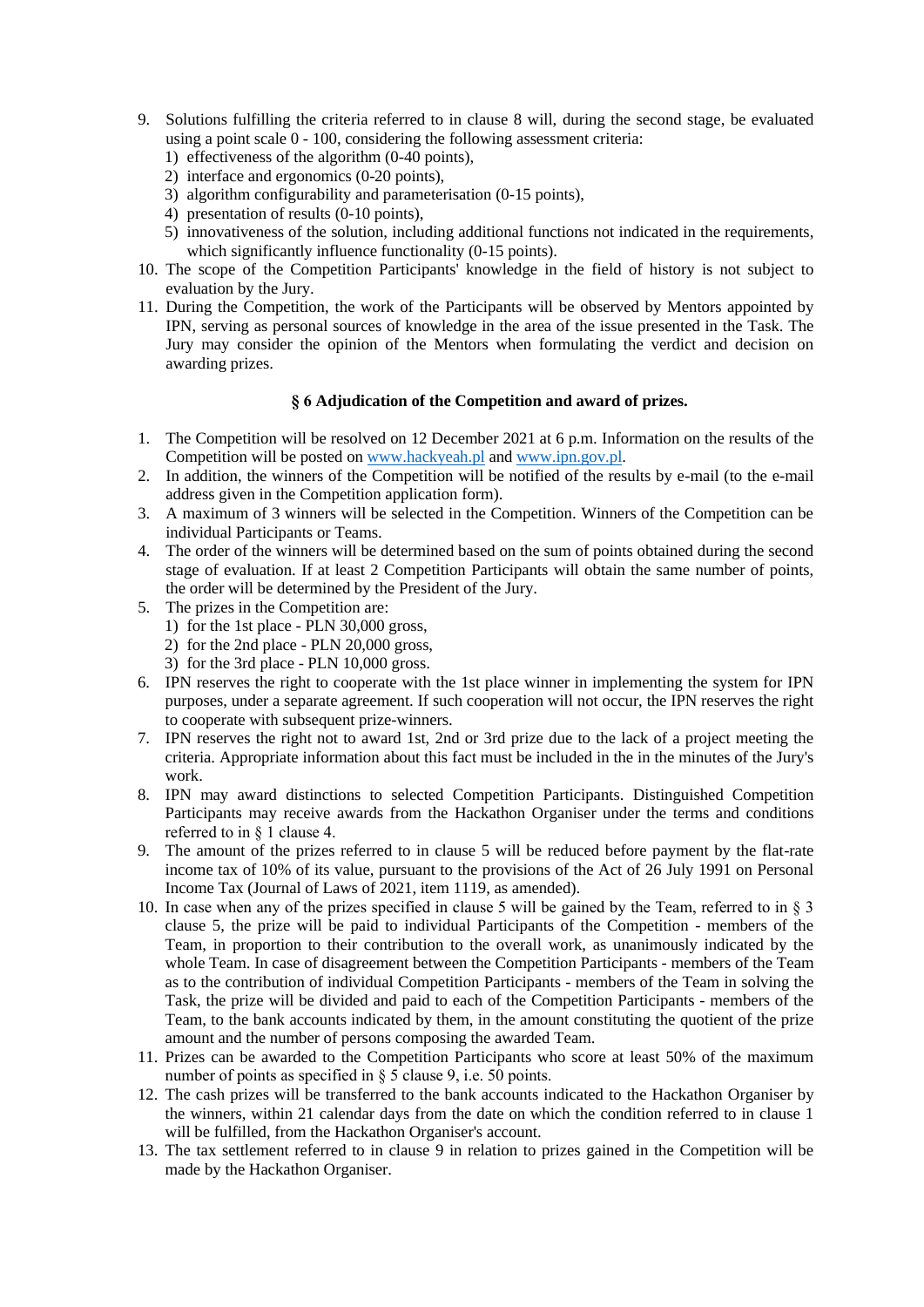# **§ 7 Copyrights.**

- 1. Pursuant to the conditions laid down in clause X "Copyrights" of the terms and conditions referred to in § 1 clause 4, and pursuant to art. 921(3) of the Act of 23 April 1964 on the Civil Code, the winners of the Competition, who have been awarded prizes referred to in  $\S$  6 clause 5, upon payment of these prizes transfer in favour of the State Treasury represented by the Institute of National Remembrance, the proprietary copyrights to the works forming the solution to the Task constituting the object of the Competition, under the conditions specified in point X "Copyrights" of the terms and conditions, referred to in § 1 clause 4.
- 2. Participants guarantee that the tasks completed during the Competition will be of their authorship or co-authorship (in the case of teamwork) and will not violate any rights of third parties.
- 3. Participants grant IPN permission to use any photographs showing the works created during the Competition for internal and publicity purposes, including on IPN websites.
- 4. Participants shall be liable to IPN for any legal defects in the work they have co-authored, and in particular for any potential claims of third parties resulting from infringement of copyright and other rights of such parties. Should such claims be brought against IPN, Competition Participants undertake to settle them in full and to indemnify IPN against any liability.
- 5. Once the work has been submitted for evaluation by the Jury, the Competition Participants grant for their project presentations the Creative Commons CC BY-SA 4.0 (Attribution-ShareAlike 4.0 International) license for works that are not software.
- 6. The event will be registered by IPN and the Hackathon Organiser in the form of photographs and audio-visual materials. The Institute of National Remembrance is entitled to use these photographs and audio-visual materials for purposes related to the statutory activities of the IPN, in particular through the publication of the above on its own website, in social media and its own information channels, without limitation in time and space.
- 7. The prize on behalf of the Promisor will be paid by the Hackathon Organiser.

### **§ 8 Personal data.**

- 1. Personal data of the Competition Participants will be processed pursuant to Article 6(1)(b) (processing is necessary for the performance of a contract, i.e. the Terms and Conditions of the Competition *"IPN Search Engine Algorithm Concept - An Innovative Knowledge Base on Recent Polish History"*), (c) (processing is necessary for compliance with a legal obligation) and (e) (performance of a task in the public interest - Article 53(5) of the Act on IPN-KŚZpNP) of the Regulation (EU) 2016/679 of the European Parliament and of the Council of 27 April 2016 on the protection of natural persons with regard to the processing of personal data and on the free movement of such data, and repealing Directive 95/46/EC (General Data Protection Regulation), hereinafter referred to as the "GDPR".
- 2. The personal data controller of the Hackathon participants is PROIDEA Sp. z o.o. with its registered office in Kraków, Zakopiańska 9 Street, 30-418 Kraków, entered into the Register of Entrepreneurs kept by the District Court for Kraków-Śródmieście in Kraków under KRS number: 0000448243, NIP: 6793088842, which can be contacted via e-mail: [kamila.post@proidea.org.pl](mailto:kamila.post@proidea.org.pl) or [paulina.plazinska@proidea.org.pl.](mailto:paulina.plazinska@proidea.org.pl)
- 3. All information concerning data processing by PROIDEA Sp. z o.o. is available on [www.hackyeah.pl/wp-content/uploads/2021/10/POLITYKAPRYWATNOSCI.pdf,](http://www.hackyeah.pl/wp-content/uploads/2021/10/POLITYKAPRYWATNOSCI.pdf) under the Privacy Policy tab.
- 4. The controller of the personal data of the Participants of the Competition *"IPN Search Engine Algorithm Concept - An Innovative Knowledge Base on Recent Polish History"* within the scope of fulfilling tasks resulting from these Rules is the Institute of National Remembrance - Commission for the Prosecution of Crimes against the Polish Nation with its registered office in Warszawa, Janusza Kurtyki 1 Street, 02-676 Warszawa, NIP: 525-21-80-487, REGON: 016365090.
- 5. IPN will process personal data as part of the Competition for the purposes of:
	- 1) fulfilling its tasks as Competition Organiser, promoting the Competition, including informing about its course and results, in particular via the IPN website and IPN social media sites,
	- 2) providing the prize as well as accounting of the Competition.